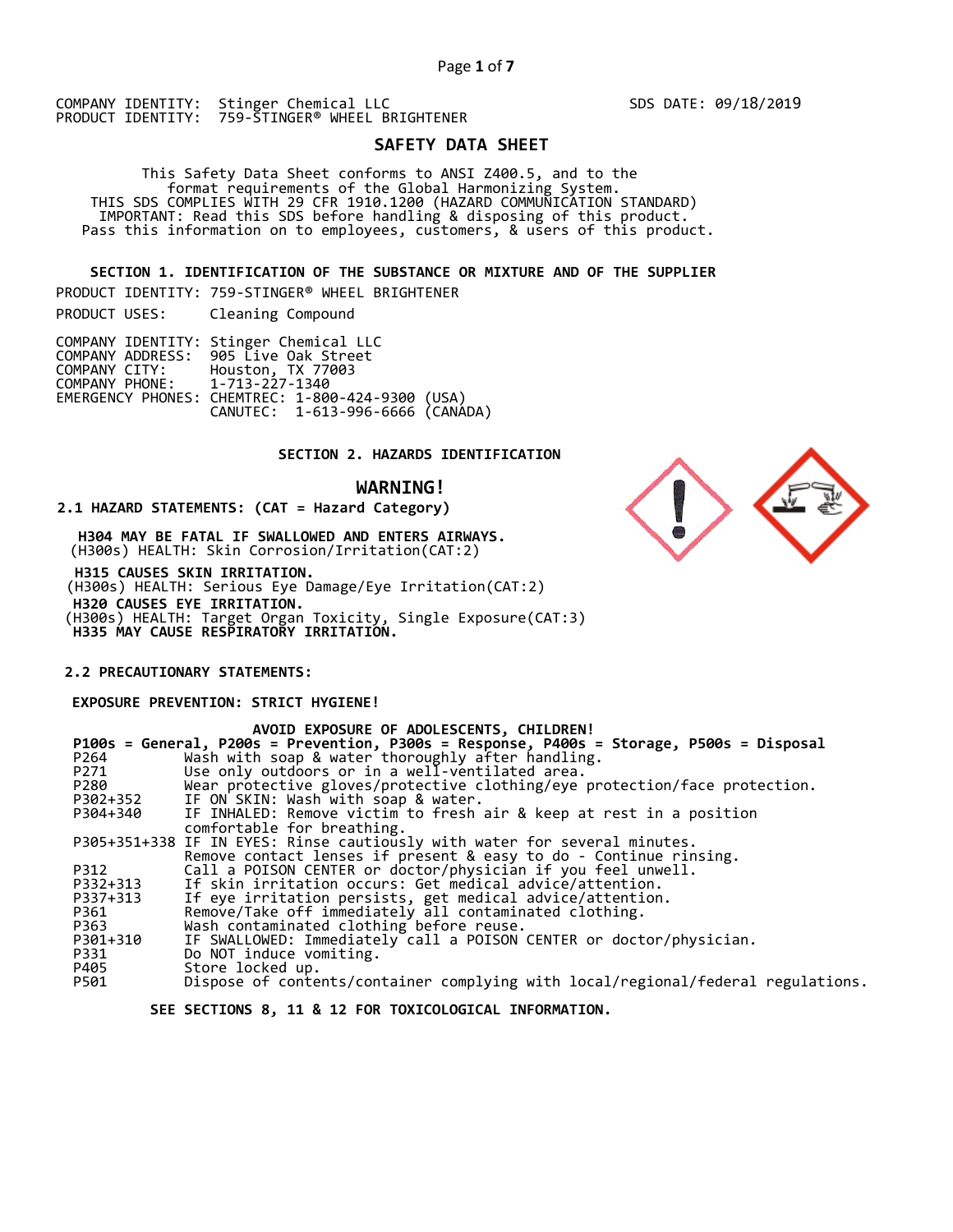# **SECTION 3. COMPOSITION/INFORMATION ON INGREDIENTS**

| <b>MATERIAL</b>             | CAS#             | <b>EINECS#</b>           | WT %     |
|-----------------------------|------------------|--------------------------|----------|
| Water                       | $7732 - 18 - 5$  | $231 - 791 - 2$          | 50-60    |
| C9-11 Alcohols, Ethoxylated | 68081-81-2       |                          | $3 - 6$  |
| Cocamidopropyl Betaine      | $61789 - 40 - 0$ | $\overline{\phantom{a}}$ | $2 - 6$  |
| Citric Acid                 | $1643 - 20 - 5$  | 216-700-6                | $2 - 6$  |
| Glycolic Acid               | $79 - 14 - 1$    | $201 - 180 - 5$          | $5 - 12$ |
| 2-Butoxyethanol             | $111 - 76 - 2$   |                          | $1 - 5$  |

The specific chemical component identities and/or the exact component percentages of this material may be withheld as trade secrets. This information is made available to health professionals, employees, and designated representatives in accordance with the applicable provisions of 29 CFR 1910.1200  $(I)(1)$ .

TRACE COMPONENTS: Trace ingredients (if any) are present in < 1% concentration, (< 0.1% for potential carcinogens, reproductive toxins, respiratory tract mutagens,<br>and sensitizers). None of the trace ingredients contribute significant additional hazards at the concentrations that may be present in this product. All pertinent hazard information has been provided in this document, per the requirements of the Federal Occupational Safety and Health Administration Standard (29 CFR 1910.1200), U.S. State equivalents, and Canadian Hazardous Materials Identification System Standard (CPR 4).

# **SECTION 4. FIRST AID MEASURES**

4.1 MOST IMPORTANT SYMPTOMS/EFFECTS, ACUTE & CHRONIC:

See Section 11 for Symptoms/Effects (acute & chronic).

4.2 GENERAL ADVICE:

E dinition coviders should pay attention to self-protection and use the recommended<br>protective clothing (chemical resistant gloves, splash protection). If potential for<br>exposure exists, refer to Section 8 for specific pers

# 4.3 EYE CONTACT:

For eyes, flush with plenty of water for 15 minutes. Seek medical attention

4.4 SKIN CONTACT:

In case of contact with skin immediately remove contaminated clothing. Wash thoroughly with soap & water. Wash contaminated clothing before reuse.

## 4.5 INHALATION:

 After high vapor exposure, remove to fresh air. If breathing is difficult, give oxygen. If breathing has stopped, trained personnel should immediately begin artificial respiration. If the heart has stopped, trained personnel should immediately begin cardiopulmonary resuscitation (CPR). Seek immediate medical attention.

## 4.6 SWALLOWING:

 Rinse mouth. GET MEDICAL ATTENTION IMMEDIATELY. Do NOT give liquids to an unconscious or convulsing person.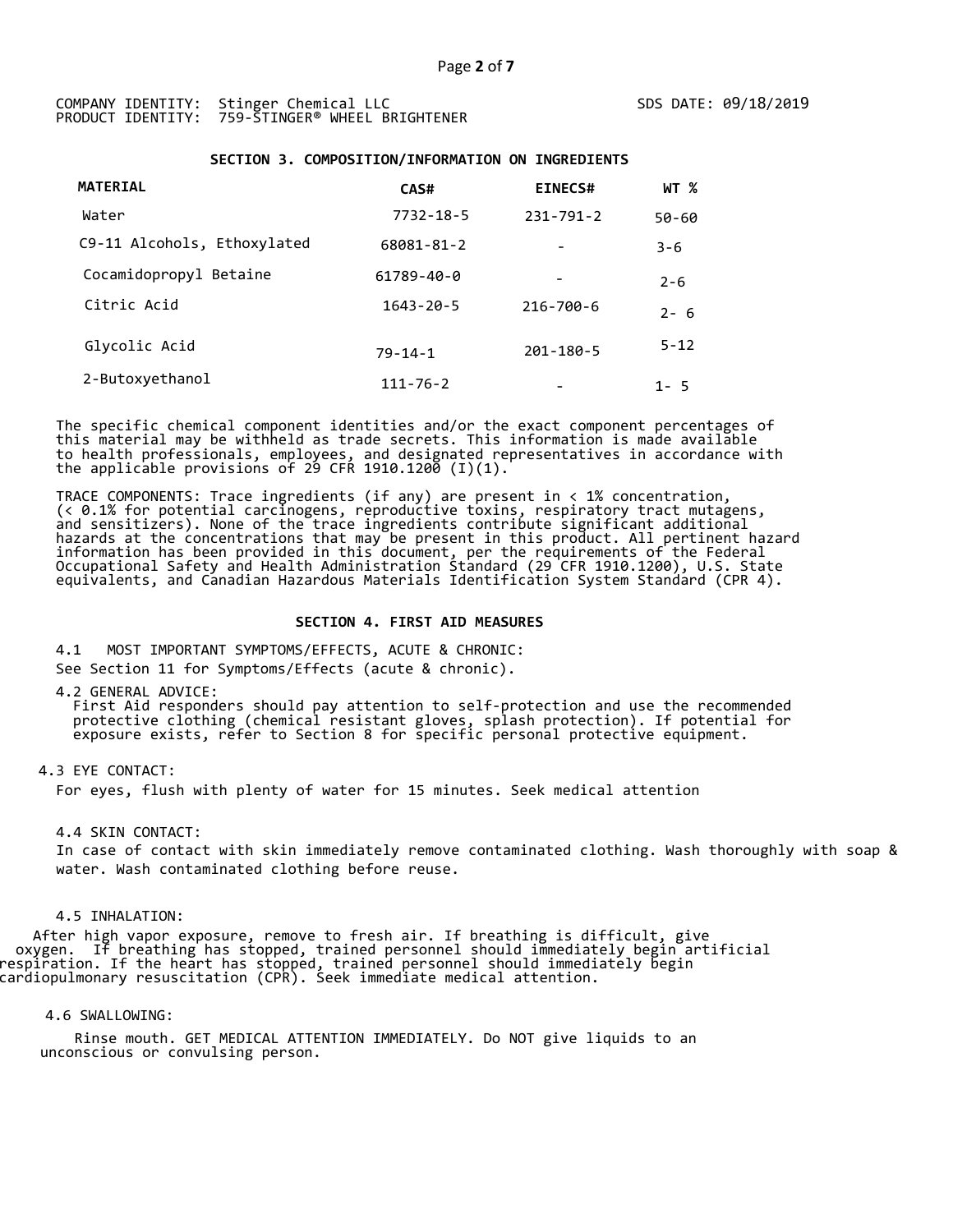COMPANY IDENTITY: Stinger Chemical LLC PRODUCT IDENTITY: 759-STINGER® WHEEL BRIGHTENER SDS DATE: 09/18/2019

# **SECTION 4. FIRST AID MEASURES (CONTINUED)**

4.7 NOTES TO PHYSICIAN:<br>There is no specific antidote. Treatment of overexposure should be directed at the control of symptoms and the clinical condition of the patient. Any material aspirated during<br>vomiting may cause lung injury. Therefore, emesis should not be induced mechanically or<br>pharmacologically. If it is considered necessary

# **SECTION 5. FIRE FIGHTING MEASURES**

5.1 FIRE & EXPLOSION PREVENTIVE MEASURES:<br>NO open flames. NO contact with oxidants. Above flash point, use A closed system, ventilation, explosion-proof electrical equipment, lighting.<br>Do NOT use compressed air for filling, discharging, or handling.

- 5.2 SUITABLE (& UNSUITABLE) EXTINGUISHING MEDIA: Use dry powder, AFFF, alcohol-resistant foam, water spray, water in large amounts, carbon dioxide.
- 5.3 SPECIAL PROTECTIVE EQUIPMENT & PRECAUTIONS FOR FIRE FIGHTERS:<br>Water spray may be ineffective on fire but can protect fire-fighters<br>& cool closed containers. Use fog nozzles if water is used.<br>Do not enter confined fire-
- 5.4 SPECIFIC HAZARDS OF CHEMICAL & HAZARDOUS COMBUSTION PRODUCTS:<br>Isolate from oxidizers, heat, & open flame.<br>Closed containers may explode if exposed to extreme heat.<br>Applying to hot surfaces requires special precautions.

# **SECTION 6. ACCIDENTAL RELEASE MEASURES**

- 6.1 PERSONAL PRECAUTIONS, PROTECTIVE EQUIPMENT & EMERGENCY PROCEDURES:<br>Keep unprotected personnel away.<br>Use complete chemical protective suit with self-contained breathing apparatus.
- 6.2 ENVIRONMENTAL PRECAUTIONS:<br>Do NOT let this chemical enter the environment. Keep from entering storm sewers and ditches which lead to waterways.
- 6.3 METHODS & MATERIAL FOR CONTAINMENT & CLEAN-UP:<br>Stop spill at source. Dike and contain.<br>Collect leaking liquid in sealable containers.<br>Absorb remaining liquid in sand or inert absorbent.

# **SECTION 7. HANDLING AND STORAGE**

# 7.1 PRECAUTIONS FOR SAFE HANDLING:

 Isolate from oxidizers, heat, & open flame. Use only with adequate ventilation. Avoid breathing of vapor or spray mist. Avoid contact with skin & eyes.<br>Consult Safety Equipment Supplier. Wear goggles, face shield, gloves, apron & footwear<br>impervious to material. Wash clothing before reuse.<br>Avoid free fall o

7.2 CONDITIONS FOR SAFE STORAGE, INCLUDING ANY INCOMPATIBILITIES:

Keep separated from strong oxidants, food & feedstuffs. Keep cool.Keep dry. Do not store above 49 C/120 F. Keep container tightly closed & upright when not in use to prevent leakage.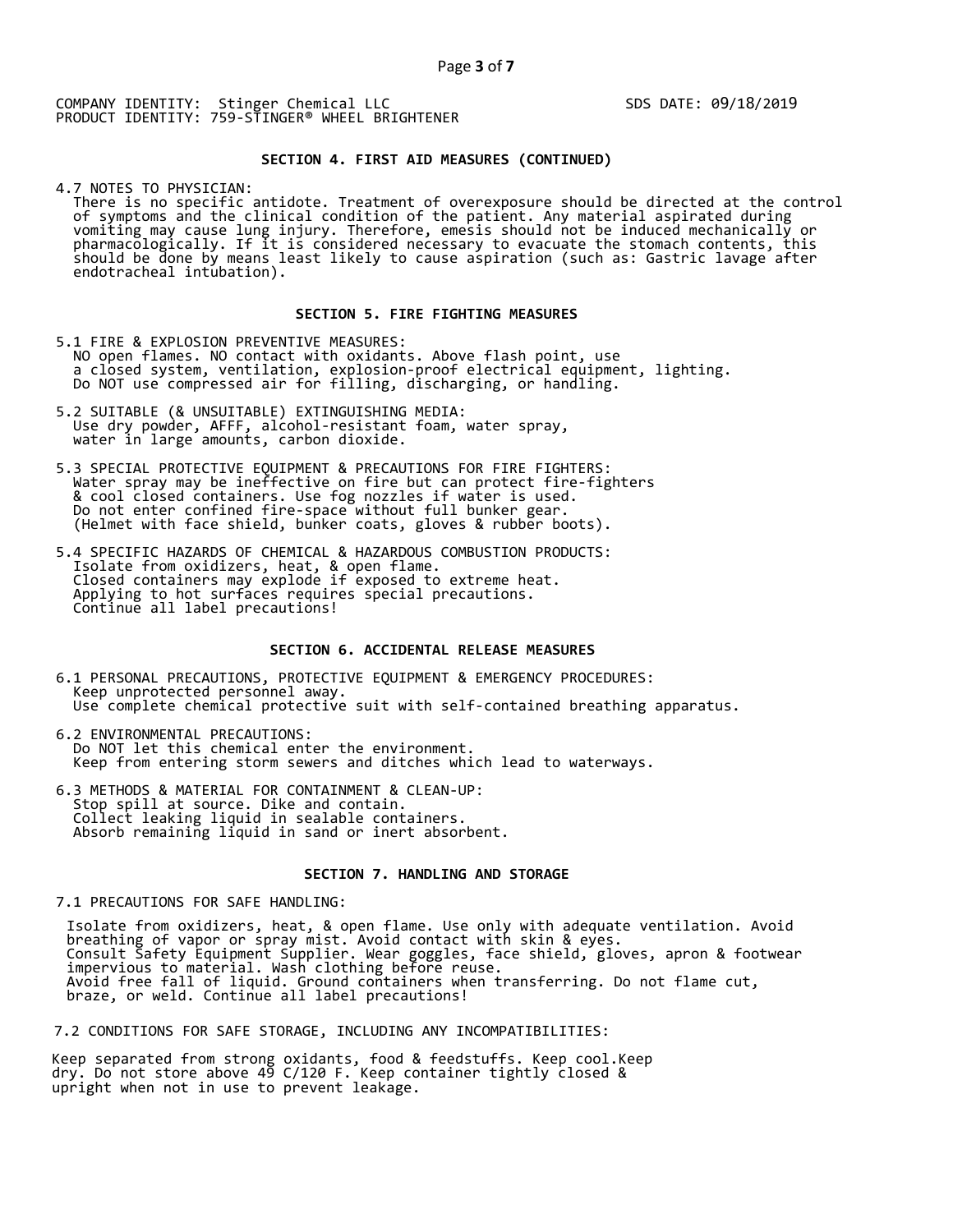# **SECTION 8. EXPOSURE CONTROLS/PERSONAL PROTECTION**

| 8.1 EXPOSURE LIMITS:<br><b>MATERIAL</b> | CAS#            | TWA (OSHA)<br><b>EINECS#</b> | TLV (ACGIH) |
|-----------------------------------------|-----------------|------------------------------|-------------|
| Water                                   | $7732 - 18 - 5$ | $231 - 791 - 2$              |             |
| C9-11 Alcohols, Ethoxylated             | 68081-81-2      | $\overline{\phantom{a}}$     | ۰           |
| Cocamidopropyl Betaine                  | 61789-40-0      |                              |             |
| Citric Acid                             | $1643 - 20 - 5$ | $216 - 700 - 6$              |             |
| 2-Butoxyethanol                         | $111 - 76 - 2$  |                              |             |
| Glycolic Acid                           | $79 - 14 - 1$   | $201 - 180 - 5$              |             |

This product contains no EPA Hazardous Air Pollutants (HAP) in amounts  $> 0.1\%$ .

# **8.2 APPROPRIATE ENGINEERING CONTROLS:**

RESPIRATORY EXPOSURE CONTROLS A respiratory protection program that meets OSHA 29 CFR 1910.134 and ANSI Z86.2 requirements or European Standard EN 149 must be followed whenever workplace conditions warrant a respirator's use.

VENTILATION<br>LOCAL EXHAUST: LOCAL EXHAUST: Necessary MECHANICAL (GENERAL): Acceptable SPECIAL: None OTHER: None Please refer to ACGIH document, "Industrial Ventilation, A Manual of Recommended Practices", most recent edition, for details.

## **8.3 INDIVIDUAL PROTECTION MEASURES, SUCH AS PERSONAL PROTECTIVE EQUIPMENT:**  PERSONAL PROTECTIONS:

 Wear OSHA Standard safety glasses with side shields. Consult Safety Equipment Supplier. Wear nitrile or vinyl gloves, apron & footwear impervious to material. Wash clothing before reuse.

WORK & HYGIENIC PRACTICES: Provide readily accessible eye wash stations or safety showers. Wash at end of each workshift & before eating, smoking or using the toilet. Promptly remove clothing that becomes contaminated. Destroy contaminated leather articles. Launder or discard contaminated clothing.

| SECTION 9. PHYSICAL & CHEMICAL PROPERTIES                           |                                      |
|---------------------------------------------------------------------|--------------------------------------|
| APPEARANCE:                                                         | Liquid, Black                        |
| ODOR:                                                               | Bitter                               |
| ODOR THRESHOLD:                                                     | Not Available                        |
| pH (Neutrality):                                                    | ~1                                   |
| MELTING POINT/FREEZING POINT:                                       |                                      |
| BOILING RANGE (IBP, 50%, Dry Point):                                | Not Available<br>> 100 C / > 212 F   |
|                                                                     | Not Applicable                       |
| FLASH POINT (TÈST METHOD):<br>EVAPORATION RATE (n-Butyl Acetate=1): | Not Applicable                       |
| FLAMMABILITY CLASSIFICATION:                                        | Class III-B                          |
| LOWER FLAMMABLE LIMIT IN AIR (% by vol):                            | 0.95 (Lowest Component)              |
| UPPER FLAMMABLE LIMIT IN AIR (% by vol):                            | Not Available                        |
| VAPOR PRESSURE (mm of Hg)@20 C                                      | $\cdot$ 1                            |
| VAPOR DENSITY (air=1):                                              |                                      |
|                                                                     | 0.727                                |
|                                                                     | 1.050                                |
| SPECIFIC GRAVITY (Water=1):                                         |                                      |
| POUNDS/GALLON:                                                      | 8.70                                 |
| WATER SOLUBILITY:                                                   | Appreciable                          |
| PARTITION COEFFICIENT (n-Octane/Water):                             | Not Available                        |
| AUTO IGNITION TEMPERATURE:                                          | 254 C / 490 F                        |
| DECOMPOSITION TEMPERATURE:                                          | Not Available                        |
| TOTAL VOC'S (TVOC)*:                                                | 2.1 Vol% / 31.1 g/L / .2 Lbs/Gal     |
| NONEXEMPT VOC'S (CVOC)*:                                            | 2.1 Vol% / 31.1 g/L / .2 Lbs/Gal     |
| HAZARDOUS AIR POLLUTANTS (HAPS):                                    | 0.064 Wt% /0.0 $g/L$ / 0.000 Lbs/Gal |
| NONEXEMPT VOC PARTIAL PRESSURE (mm of Hg @ 20 C)                    | 0.0                                  |
| VISCOSITY @ 20 C (ASTM D445):                                       | Not Available                        |
| * Using CARB (California Air Resources Board Rules).                |                                      |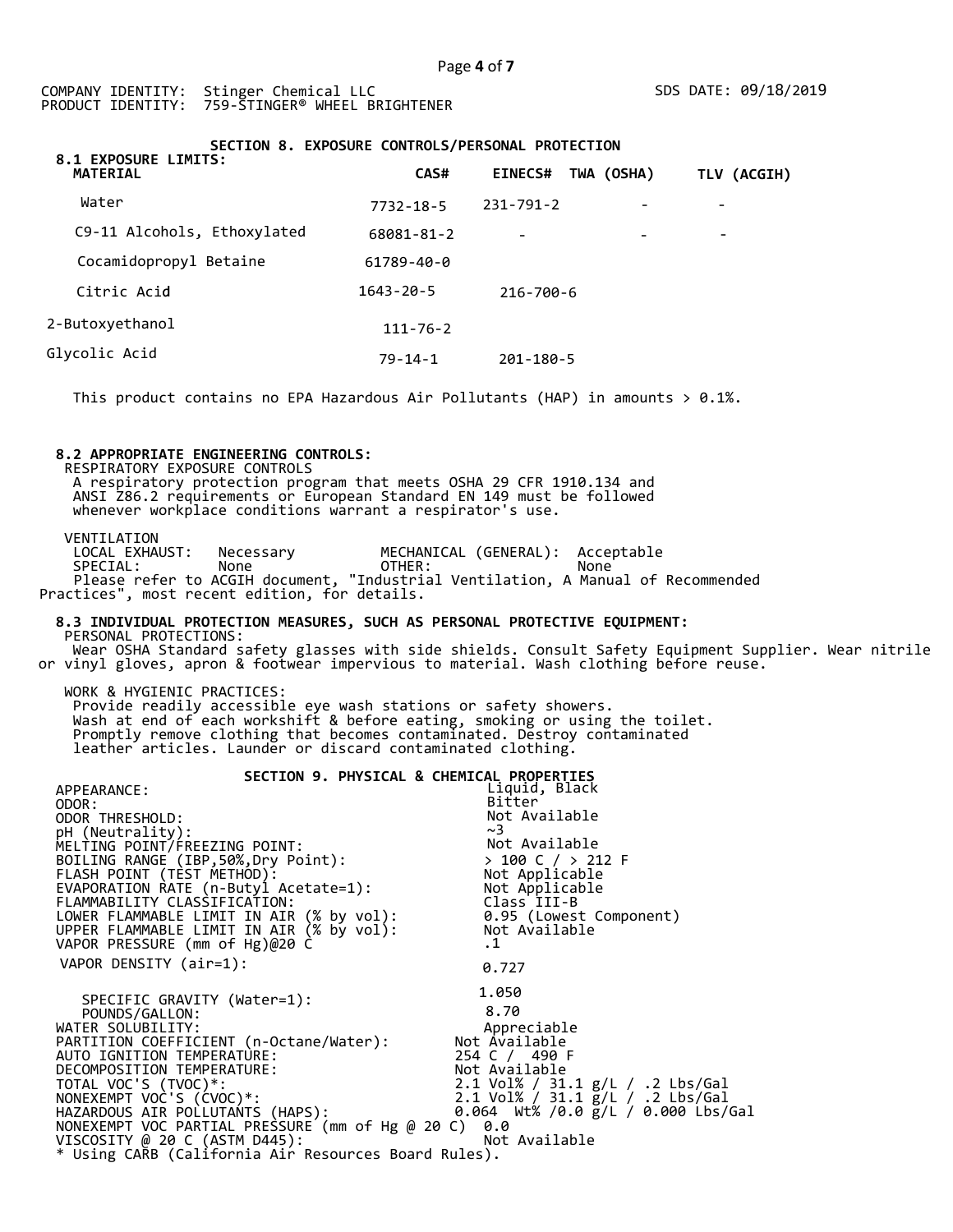# **SECTION 10. STABILITY & REACTIVITY**

10.1 REACTIVITY & CHEMICAL STABILITY:

Stable under normal conditions, no hazardous reactions when kept from incompatibles.

10.2 POSSIBILITY OF HAZARDOUS REACTIONS & CONDITIONS TO AVOID: Isolate from oxidizers, heat, & open flame.

10.3 INCOMPATIBLE MATERIALS: Reacts violently with strong oxidants, causing fire & explosion hazard.

10.4 HAZARDOUS DECOMPOSITION PRODUCTS: Carbon Monoxide, Carbon Dioxide from burning.

10.5 HAZARDOUS POLYMERIZATION: Will not occur.

# **SECTION 11. TOXICOLOGICAL INFORMATION**

## **11.1 ACUTE HAZARDS**

11.11 EYE & SKIN CONTACT: Primary irritation to skin, defatting, dermatitis. Primary irritation to eyes, redness, tearing, blurred vision. Liquid can cause eye irritation. Wash thoroughly after handling.

11.12 INHALATION: Anesthetic. Irritates respiratory tract. Acute overexposure can cause serious nervous system depression.

11.13 SWALLOWING: Swallowing can cause abdominal irritation, nausea, vomiting & diarrhea.

## **11.2 SUBCHRONIC HAZARDS/CONDITIONS AGGRAVATED**

MEDICAL CONDITIONS AGGRAVATED BY EXPOSURE: Pre-existing disorders of any target organs mentioned in this Document can be aggravated by over-exposure by routes of entry to components of this product. Persons with these disorders should avoid use of this product.

# **11.3 CHRONIC HAZARDS**

11.31 CANCER, REPRODUCTIVE & OTHER CHRONIC HAZARDS: This product has no carcinogens listed by IARC, NTP, NIOSH, OSHA or ACGIH, as of this date, greater or equal to 0.1%.

11.32 TARGET ORGANS: May cause damage to target organs, based on animal data.

11.33 IRRITANCY: Irritating to contaminated tissue.

11.34 SENSITIZATION: No component is known as a sensitizer.

11.35 MUTAGENICITY: No known reports of mutagenic effects in humans.

11.36 EMBRYOTOXICITY: No known reports of embryotoxic effects in humans.

11.37 TERATOGENICITY: No known reports of teratogenic effects in humans.

11.38 REPRODUCTIVE TOXICITY: No known reports of reproductive effects in humans.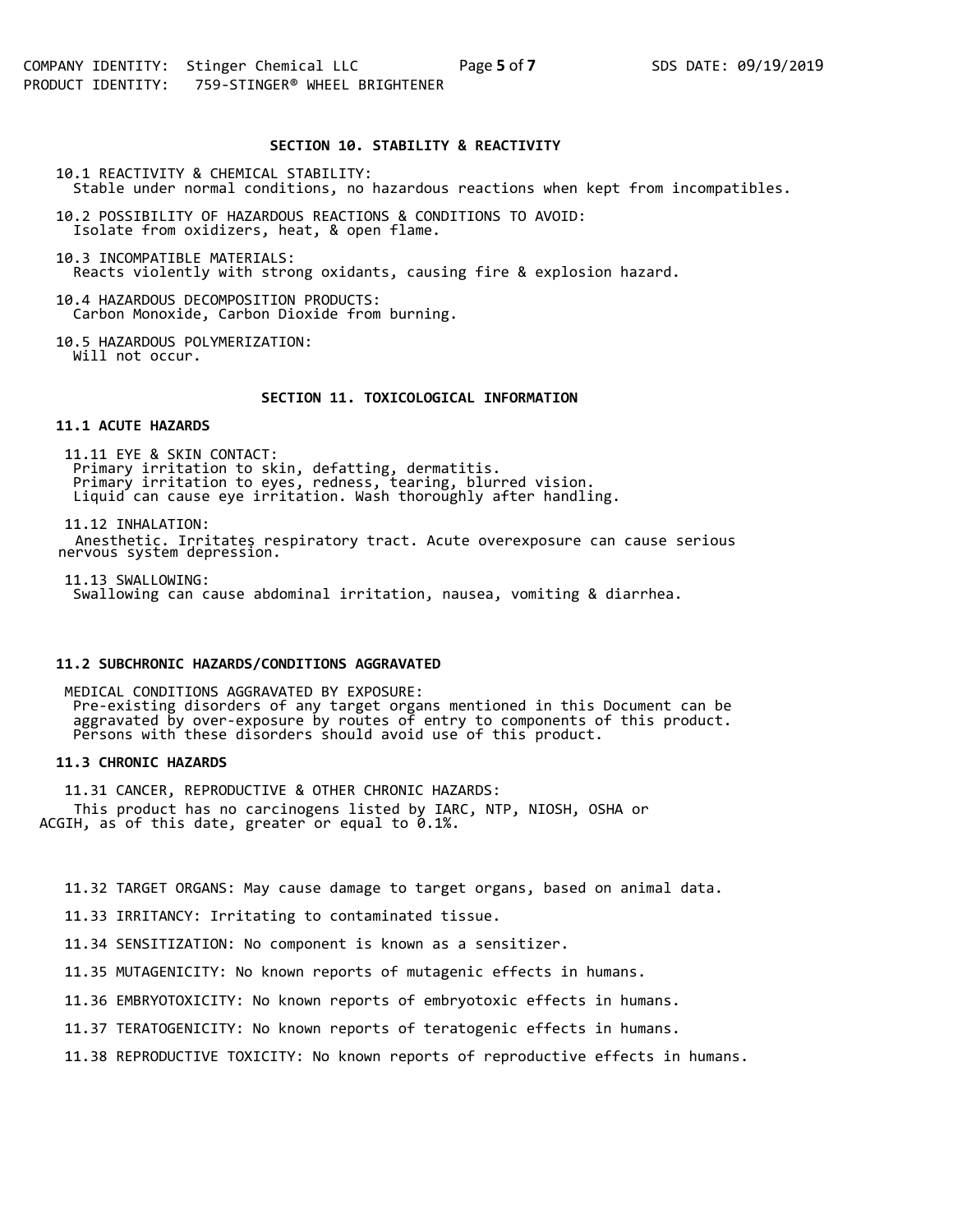$\sim$ 

COMPANY IDENTITY: Stinger Chemical LLC PRODUCT IDENTITY: 759-STINGER® WHEEL BRIGHTENER SDS DATE: 09/18/2019

# **SECTION 11. TOXICOLOGICAL INFORMATION (CONTINUED)**

A MUTAGEN is a chemical which causes permanent changes to genetic material (DNA)<br>such that the changes will propagate across generational lines. An EMBRYOTOXIN<br>is a chemical which causes damage to a developing embryo (such

# **11.4 MAMMALIAN TOXICITY INFORMATION**

 **MATERIAL CAS# EINECS# LOWEST KNOWN LETHAL DOSE DATA** 

none

# **SECTION 12. ECOLOGICAL INFORMATION**

## **12.1 ALL WORK PRACTICES MUST BE AIMED AT ELIMINATING ENVIRONMENTAL CONTAMINATION.**

12.2 EFFECT OF MATERIAL ON PLANTS AND ANIMALS: This product may be harmful or fatal to plant and animal life if released into the environment. Refer to Section 11 (Toxicological Information) for further data on the effects of this product's components on test animals.

12.3 EFFECT OF MATERIAL ON AQUATIC LIFE:<br>The most sensitive known aquatic group to any component of this product is: Goldfish 250 ppm or mg/L (24 hour exposure).<br>Keep out of sewers and natural water supplies.<br>Environmental effects of the substance have not been investigated adequately.

12.4 MOBILITY IN SOIL Mobility of this material has not been determined.

12.5 DEGRADABILITY This product is partially biodegradable.

**SECTION 14. TRANSPORT INFORMATION**

12.6 ACCUMULATION Bioaccumulation of this product has not been determined.

# **SECTION 13. DISPOSAL CONSIDERATIONS**

Processing, use or contamination may change the waste disposal requirements. Do not dispose of on land, in surface waters, or in storm drains. Waste should be recycled or disposed of in accordance with regulations. Large amounts should be collected for reuse or consigned to licensed hazardous waste haulers for disposal. **ALL DISPOSAL MUST BE IN ACCORDANCE WITH ALL FEDERAL, STATE, PROVINCIAL, AND LOCAL REGULATIONS. IF IN DOUBT, CONTACT PROPER AGENCIES.** 

MARINE POLLUTANT: No

**DOT/TDG SHIP NAME:** Not DOT Regulated for Transport on trucks in containers of < 119 Gallons

**DRUM LABEL:** 

**IATA / ICAO:** UN3265, Corrosive liquid, acidic, organic, N.O.S., (Glycolic Acid), 8, PG-II

**IMO / IMDG:**  NOT REGULATED

EMERGENCY RESPONSE GUIDEBOOK NUMBER: None

 **SECTION 15. REGULATORY INFORMATION** 

**15.1 EPA REGULATION: SARA SECTION 311/312 HAZARDS: Acute Health** 

All components of this product are on the TSCA list. SARA Title III Section 313 Supplier Notification This product contains the indicated <\*> toxic chemicals subject to the<br>reporting requirements of Section 313 of the Emergency Planning & Community<br>Right-To-Know Act of 1986 & of 40 CFR 372. This information must be<br>include

| EN. |
|-----|
|     |